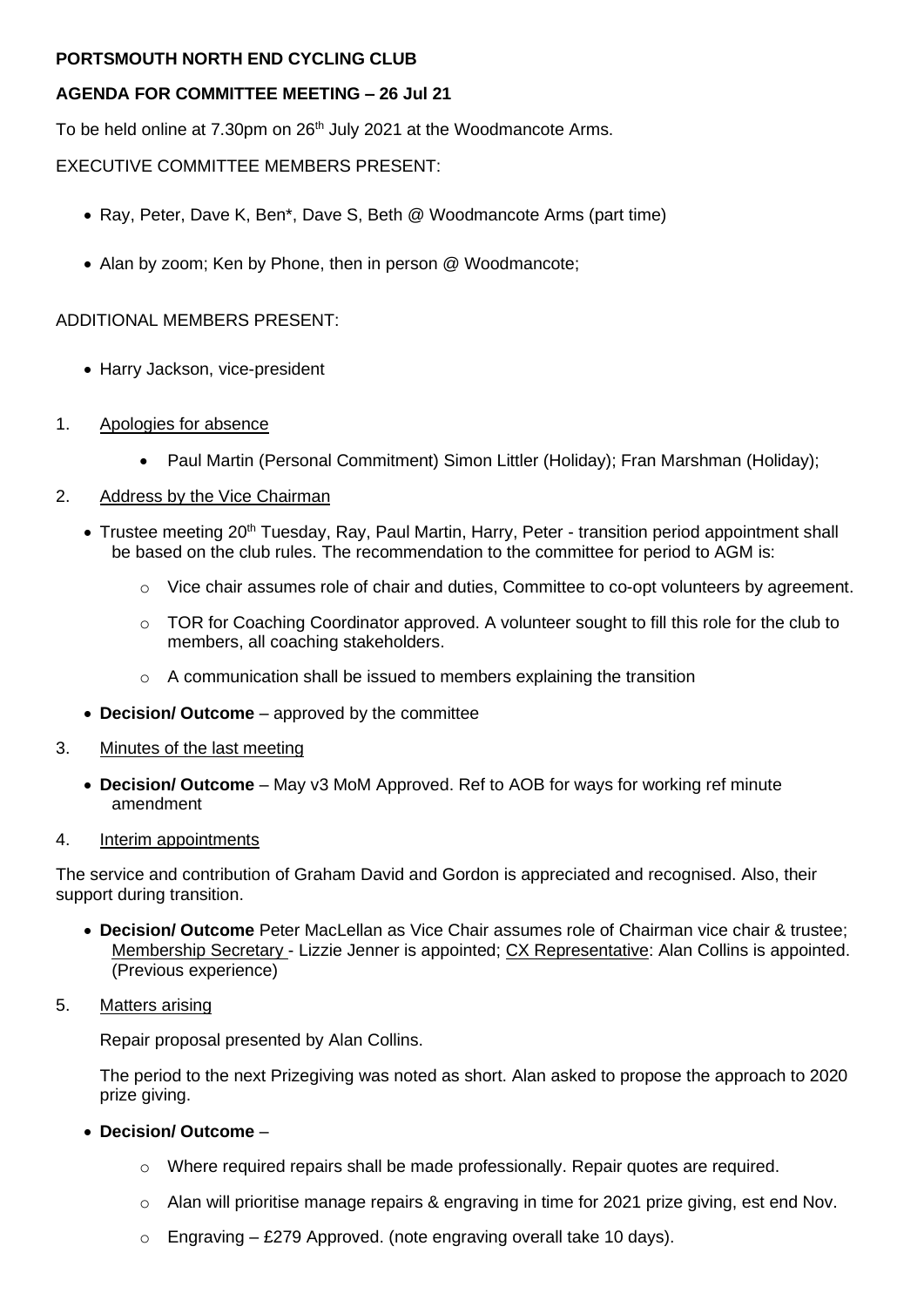Note : Quote required for Hardesty, Rodney, Satow, Barnsdale Cup Repair, Beth supporting Alan to obtain quotes.

#### 6. Correspondence

- a. Letter distributed by the Chair of Hambledon Parish Council received by Paul Martin.
- **Decision/ Outcome** Paul will respond for the club with supporting input from Ken
- 7. Matters arising from Committee Members' reports (circulated in advance)
	- a. Treasurer Ray Gregory, refer to report
	- b. Membership Secretary refer to report by Graham Coleman
	- c. Time Trials Secretary Dave Knight., refer to report (separate Open TT incident report)
	- d. Road Secretary Ken Houlberg
	- e. Track Secretary Alan Collins
	- f. Social Secretary Alan Collins.
	- g. Welfare Officer Dave Swaffer
	- h. Media and Public Relations Officer Ben Allen
	- i. Kit Provider Beth MacLellan
	- j. Club Captain Peter MacLellan
	- k. Coaching, no report in the period

#### 8. Agenda Items

a. Update on Club 3-year Development Plan (Peter MacLellan)

**Decision/ Outcome**: TORs approved as proposed. A final sub-com appointment to be made from members.

b. Re-designation of old Open '25' TT trophy, returned to the Club by Dave Bonner (Dave Knight)

**Decision/ Outcome**, Re-designation of old Open '25' TT trophy to Best PNE rider in the Open TT approved. Alan will progress ready for inclusion in the 2021 Prize Giving.

#### 9. Any other business

AOB is not in the order as run during the meeting but will be for future. Comments made in the course of the mtg are summarised here.

Treasurer – noted that the IOW ferry payments have now been processed.

Membership – one additional new member since issue of the report.

Time trials – open TT course to be submitted in October. A call for new volunteers will be made, to include training more timekeepers. Committee recommended using the remainder of the season for new volunteer introductions/ training. Time trial watches have been returned from Connor to Graham Coleman

Road – Summer Road race date to be submitted in October. Ken working with Mark on successor to run the race. Men and women members actively racing locally, with success and two racers promoted to Cat 3.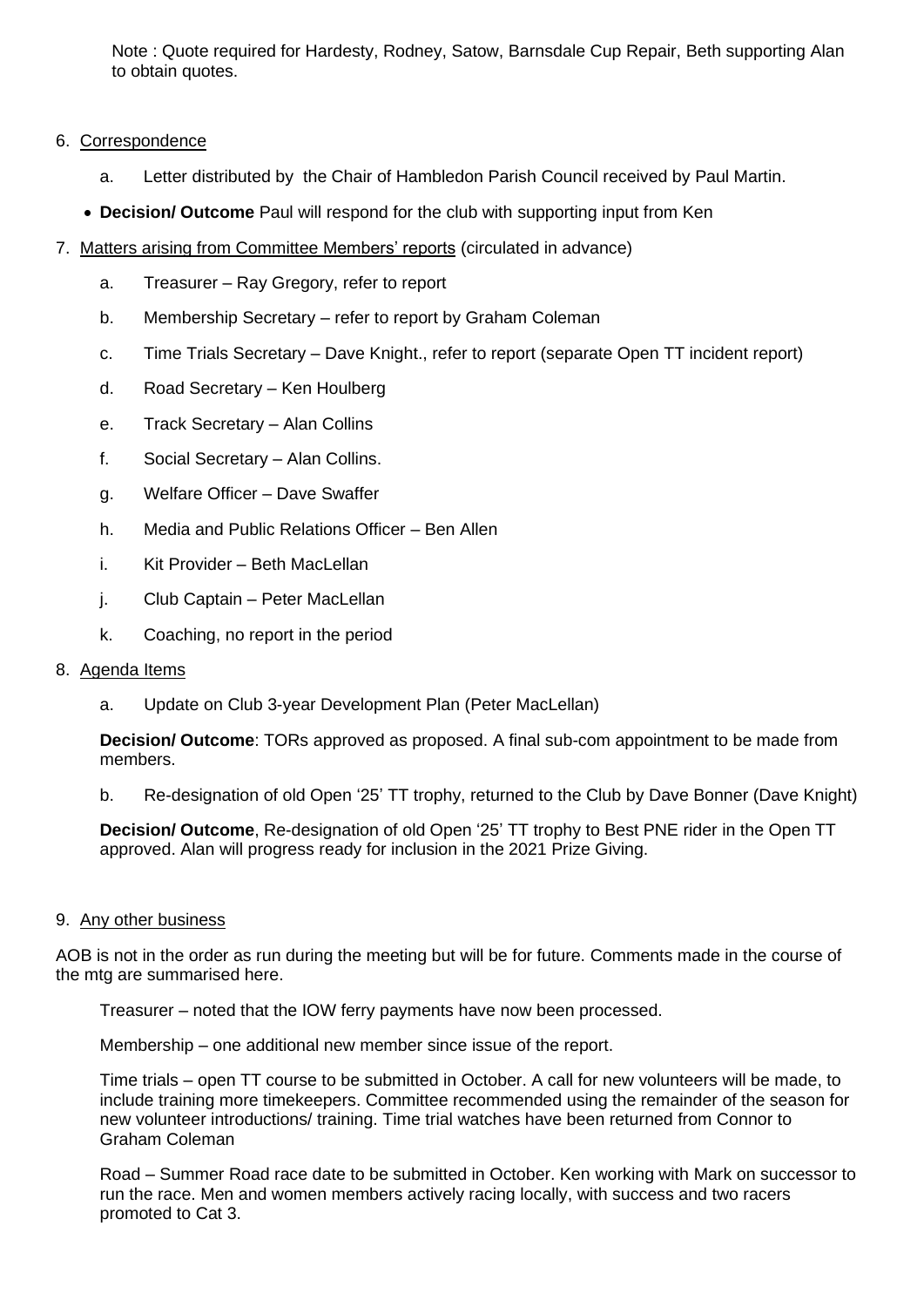Track – none

Social – Lockdown prevented Prizegiving in July; Alan will propose an alternative. The committee are ready and available to assist. Velogames Vuelta will runs as last Grand Tour of the Year – prizes will include TT for juniors – expected to open  $\sim 12^{th}$  August. Vuelta starts 16<sup>th</sup> Aug.

Welfare – Local welfare training is available in Portsmouth. Dave will approach committee to assess needs. Club Captain asked to consider Ride Leaders need for safeguarding. Currently Club ride juniors are currently accompanied by parents and this approach will continue so no need for safeguarding is foreseen. Introduction of a junior club ride will require this revisited.

Kit – Beth has proposed to evaluate an online payment system for kit ready for year end, the solution will suit any payment to the club, inc TT.

**Decision/ Outcome**: Supported in principle for a club online payment method. Feedback from Ray awaited to start the trial set up. Dave K will join the trail team.

**Decision/ Outcome**: Support in principle to write down the Endura. Slow/ non- moving new sales as material/ fit is obsolete vs Kalas. Beth will agree % per year approach with trustees.

**Decision/ Outcome**: Support in principle for PNE to introduce a Crash Replacement approach for members damaging kit due to crashing during club events/ whilst competing, only. It was agreed commuting would be out of scope. Ray discussing with Paul, feedback awaited.

Club Captain – additional women Ride Leader since the last report. Club Ride covid measures will change for start for August.

Media – the club website update is progressing. The worldpress template is mobile compatible and a draft menu structure is ready. Next step is to brief and involve page owners in the approach to content and moderation. Target go live and test by using as soon as mature.

Planning on the mtgs to year end will be made. Provisional dates.

In the event that Woodmancote is not large enough or suitable A committee venue will be sought for members to attend/ participate in person.

#### 10.Date of next meeting

Provisional Dates to Year End

- o 6<sup>th</sup> September
- o 11<sup>th</sup> October
- o 15th November
- $\circ$  w/e 27<sup>th</sup> November Prize giving
- o 6<sup>th</sup> December AGM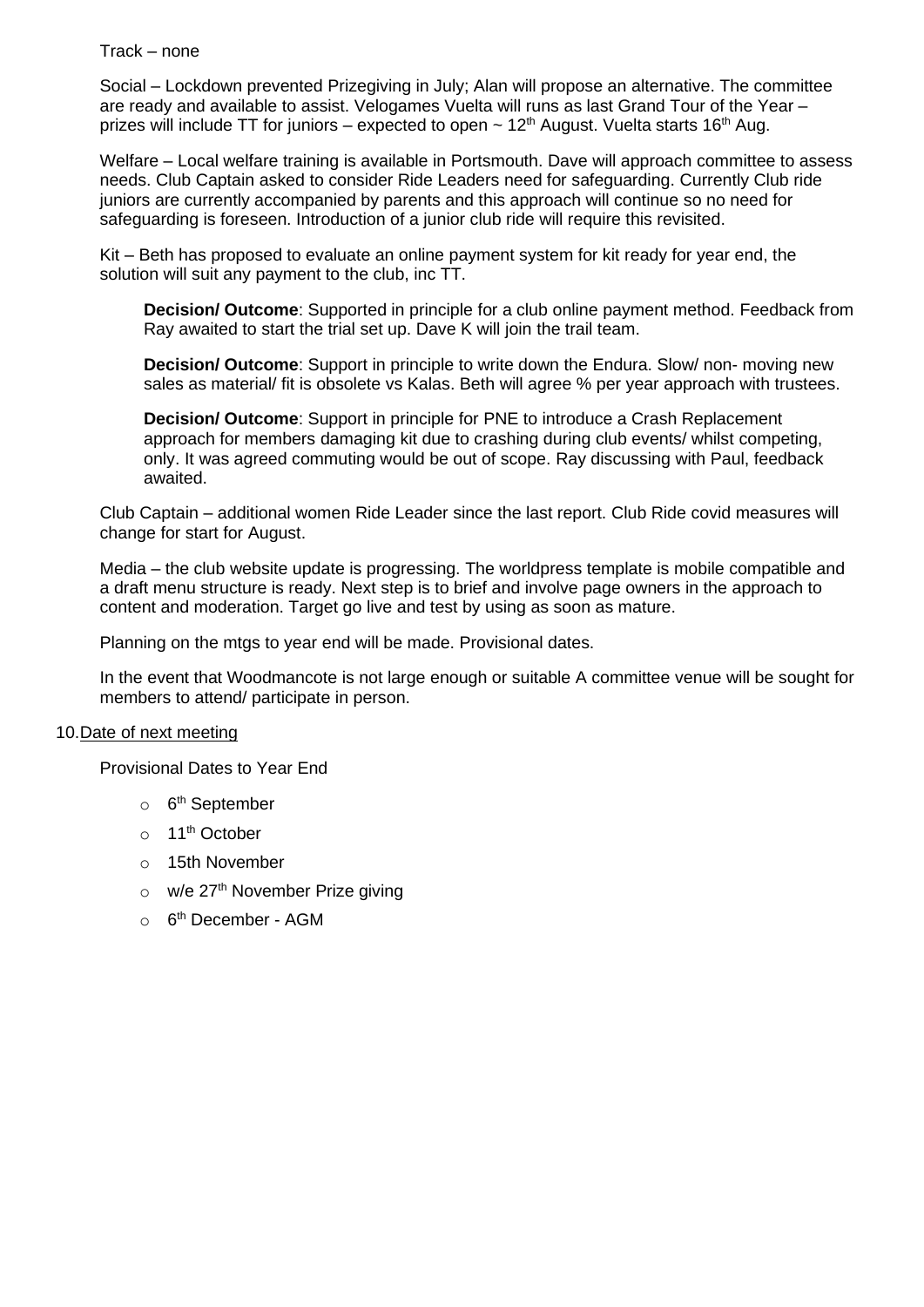# **Committee Reports in the period**

#### **Treasurer – Ray Gregory**

My last report was submitted on the  $17<sup>th</sup>$  of May 2021 when the balance on the Club account was £7,392.37. The balance on the Club account currently stands at £7,839.31 which accords with the Club Accounts.

Income since my last report totals £1,177.29 and includes £43.00 from Membership, £400.90 from clothing sales, £151.50 from TT receipts, £65.99 from the Club Road race and £515.90 in receipts for the Anniversary Isle of Wight trip.

Expenditure since my last report totals £730.35 and includes the purchase of clothing (socks) £474.00, the fee to Jess Finney re. the Nutrition talk £50, Mountbatten track hire for member training £60.35 and the Club's contribution to the Dick Evans Memorial collection £146.00.

Mark Williams reported that the road race expenditure was lower than anticipated, hence the small surplus, and that one rider is due an entry fee refund and should he claim it the Club should refund the £30. The Club is due to meet the cost of the Wightlink ferry for the IOW trip which will be marginally subsidised by the Club and will, therefore, more than offset the income reported above. The Club will also incur CTT Levies at the end of the season which will also be met from the TT income reported above.

## **Membership - Graham Coleman**

Membership is currently standing at 146 members and 5 Life Members. This is a rise of 5 since my May report. I have no pending membership applications or enquiries. Previous May report figures in brackets

- Of our 146 members we have:
	- (122) 126 Male
	- (19) 20 Female
- The 126 Males are broken down into:
	- (108) 111 Full Members
	- (7) 7 Associate Members
	- Junior Member
	- (6) 7 Youth Members
- The 20 females are broken down into:
	- (14) 14 Full Members
	- (2) 2 Associate Members
	- (3) 4 Youth Members

# **Time Trial Secretary – Dave Knight**

The open went ahead as planned, we did not get a particularly large turn out, 35 riders in total, 7 of which were PNECC riders. I suspect this was down to the challenging nature of the course.

Unfortunately we had two separate crashes involving 3 riders. Matt Linhams crash was particularly severe, see attached for details. His arm cast was removed recently so is working on exercising his arm. He walked into town the other day, which was a milestone for him, he is recovering but slowly.

After the crash we had a wash up meeting over zoom to discuss what could be done better in the event of a crash. see below for actions. most of this has been put into action.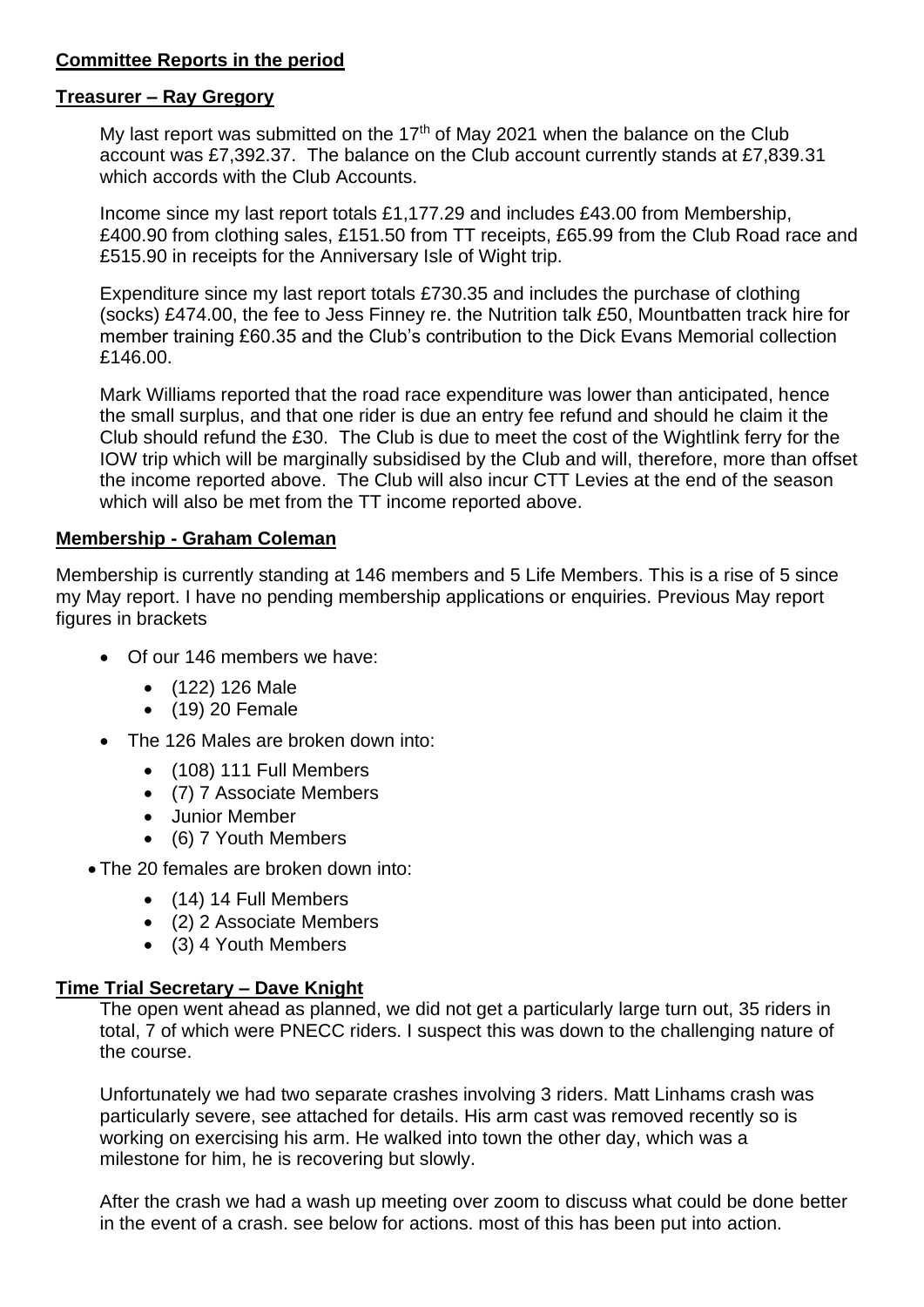We have had another crash on a club event, the P817-10. This was Joshua Clark from Royal Naval cycling association who hit a car turning into a driveway. He has a fractured arm and eye socket but is recovering.

we can now have a pusher and run a TTT

Other than that, TT are progressing as normal. feedback i have received is that the sporting courses are fun but the turn out for these are notably lower.

# **Club Kit – Beth MacLellan**

### **Sales**

- Sales since last report £400
- All sales in 2021 to date £1056

# **Stock**

- Total stock £1694
- Comprises:
- Kalas £676 (Includes women's stock for the first time)
- Endura £945
- $\bullet$  General  $f73$

The club kit shop was opened today with cut off of  $22<sup>nd</sup>$  July this will allow for delivery end September in time for Autumn .

Kalas are unfortunately still operating at a lead time of around 11-12 weeks which members are understandably finding too long. I have been disappointed that despite our increasing orders Kalas are unable to commit to improve this lead time. I am investigating other kit suppliers with a view to putting together a proposal for your perusal for the next committee meeting.

# **Club Captain - Peter Mac**

Ride Leaders

1 social and Inter added, including first women leader in recent times 3 ready for trial as Social Leaders, all women. 1 additional Sporty/ Gravel lead. Next regular review, end August

Club ride participation (previous period)

Total Average - 32 (36)

- Sporty Average Group Size 4, merged with inters on 2 occasions
- Inters Average Group Size 19 (14)
- Progressive (new) 9
- Social Average Group Size 6 (15)

Lower due to 3 weeks poor weather , otherwise 35 ave stable at. Try-outs in the last period - 3, 3 becoming members. 3 other sign ups but withdrew due to poor weather.

Covid : BC max groups of 15 & Rule of 30 in place. Sign up still apply not yet in "turn up @ The George and ride mode"Case by case meet at the George.

Club ride safety/ welfare

● 2 juniors joining club rides, 1 started; 1 due July, 1 more invited.

#### Innovation/ Improvement

19x @ Mountbatten Group Ride Coaching. Excellent, next session.